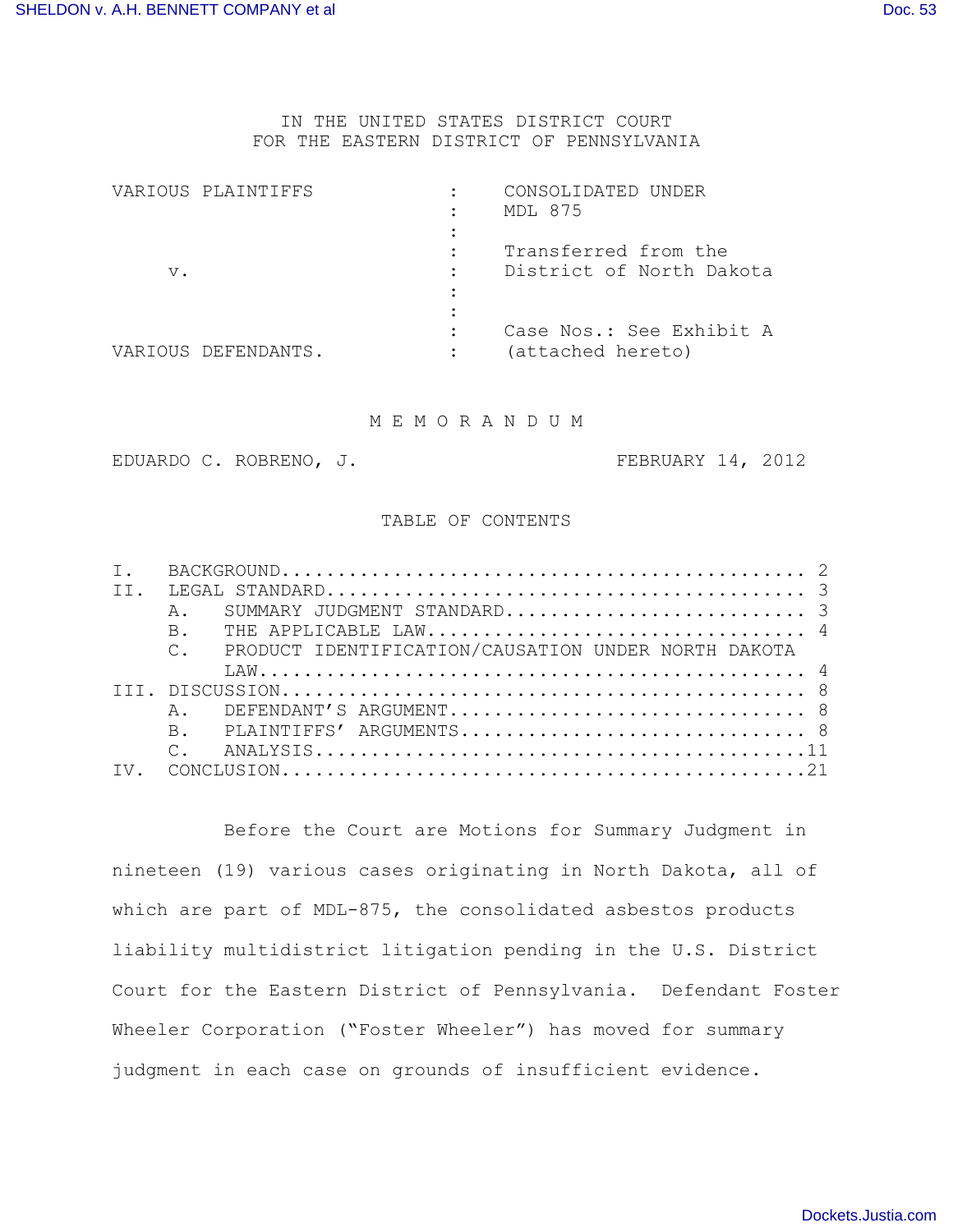#### **I. BACKGROUND**

The "Amoco Cases" were transferred from the United States District Court for the District of North Dakota to the United States District Court for the Eastern District of Pennsylvania in 1992 (single plaintiff cases) and 1993 (multiplaintiff action on behalf of sixty-six (66) different plaintiffs), where they were administratively consolidated for pre-trial purposes as part of MDL-875.

Each of the decedents in these cases ("Decedents") worked at the same Amoco refinery in Mandan, North Dakota and was thereafter diagnosed with an asbestos-related illness. Defendant Foster Wheeler built a 140-foot high Alkylation unit at the Mandan Amoco refinery in 1957. Defendant Foster Wheeler has moved for summary judgment in many of the "Amoco Cases," arguing that there is insufficient product identification evidence to support a finding of causation with respect to its product(s).<sup>1</sup> Foster Wheeler asserts that North Dakota law applies.

 $1$  In June of 2011, the Court addressed similar motions for summary judgment made by Foster Wheeler in cases brought by Plaintiffs who alleged exposure at this same Amoco refinery in Mandan, North Dakota. See, e.g., Miller v. ACandS, Inc., 09- 68111, 2011 WL 5505429 (E.D. Pa. June 23, 2011)(Robreno, J.); Goldade v. AcandS, Inc., 09-68096, 2011 WL 5505426 (E.D. Pa. June 23, 2011)(Robreno, J.); Wallace v. ACandS, Inc., 09-68112, 2011 WL 5505432 (E.D. Pa. June 23, 2011)(Robreno, J.) The Court granted each of these motions.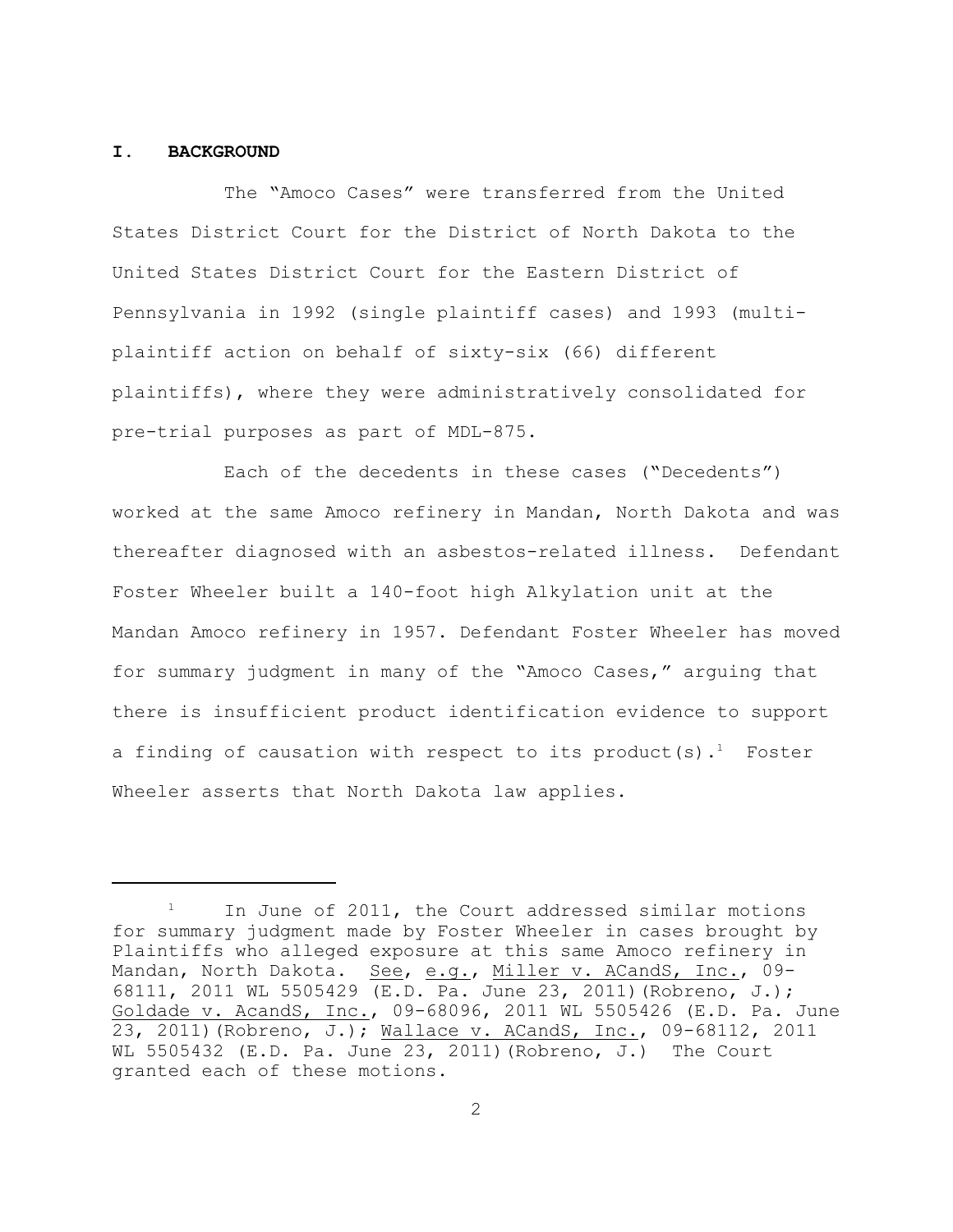Plaintiffs in nineteen (19) of the cases (listed in Exhibit A, attached hereto) have opposed Foster Wheeler's motions, contending that summary judgment is not warranted because there is sufficient circumstantial evidence from which a reasonable jury could conclude that their Decedent's asbestosrelated illness was caused by exposure to Foster Wheeler's product(s). Plaintiffs assert that North Dakota law applies.

## **II. LEGAL STANDARD**

## A. Summary Judgment Standard

Summary judgment is appropriate if there are no genuine issues of material fact and the moving party is entitled to judgment as a matter of law. Fed. R. Civ. P. 56(a). "A motion for summary judgment will not be defeated by 'the mere existence' of some disputed facts, but will be denied when there is a genuine issue of material fact." Am. Eagle Outfitters v. Lyle & Scott Ltd., 584 F.3d 575, 581 (3d Cir. 2009) (quoting Anderson v. Liberty Lobby, Inc., 477 U.S. 242, 247-248 (1986)). A fact is "material" if proof of its existence or non-existence might affect the outcome of the litigation, and a dispute is "genuine" if "the evidence is such that a reasonable jury could return a verdict for the nonmoving party." Anderson, 477 U.S. at 248.

In undertaking this analysis, the court views the facts in the light most favorable to the non-moving party. "After making all reasonable inferences in the nonmoving party's favor,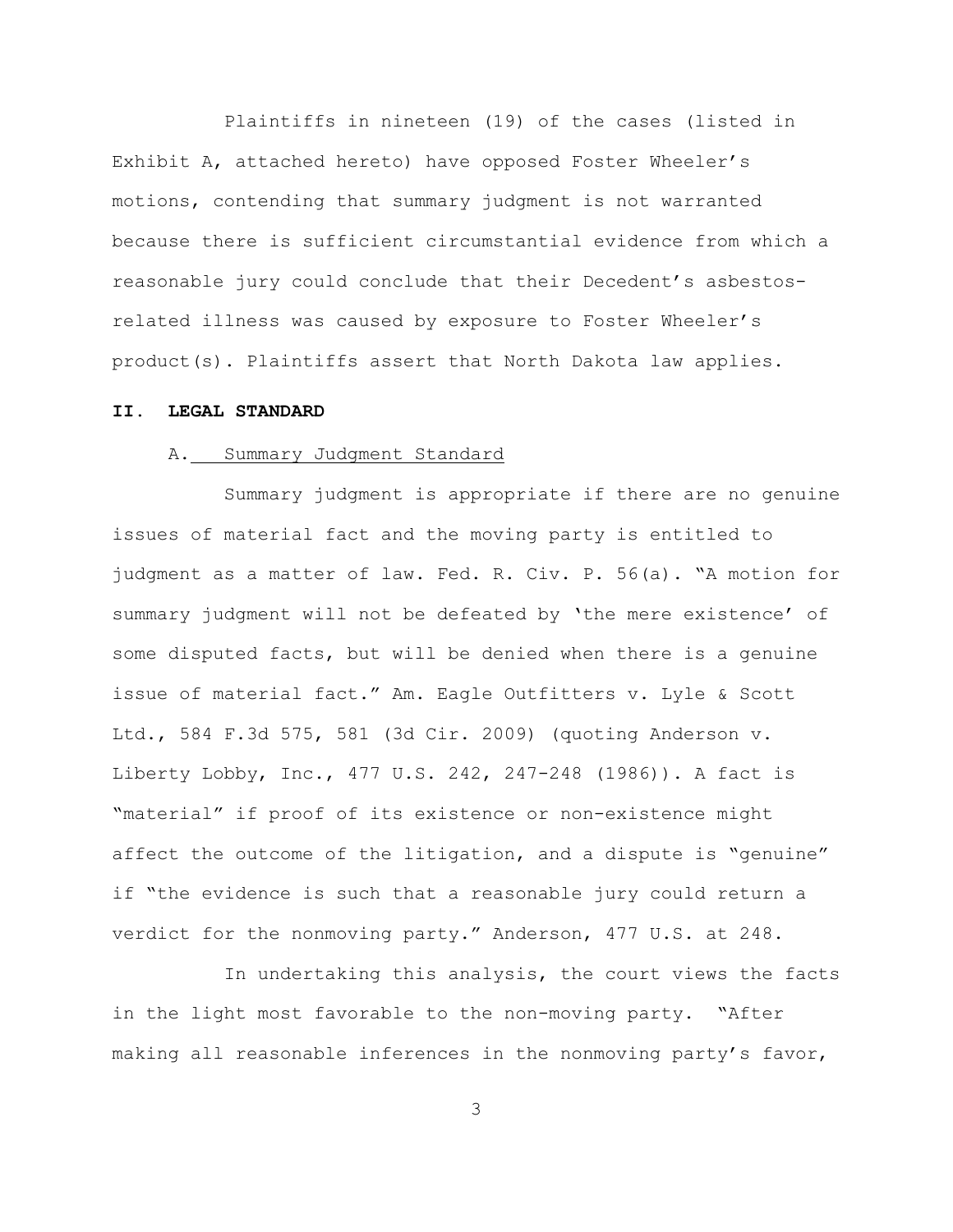there is a genuine issue of material fact if a reasonable jury could find for the nonmoving party." Pignataro v. Port Auth. of N.Y. & N.J., 593 F.3d 265, 268 (3d Cir. 2010) (citing Reliance Ins. Co. v. Moessner, 121 F.3d 895, 900 (3d Cir. 1997)). While the moving party bears the initial burden of showing the absence of a genuine issue of material fact, meeting this obligation shifts the burden to the non-moving party who must "set forth specific facts showing that there is a genuine issue for trial." Anderson, 477 U.S. at 250.

## B. The Applicable Law

The parties have all agreed that North Dakota substantive law applies. Therefore, this Court will apply North Dakota law in deciding Foster Wheeler's Motions for Summary Judgment. See Erie R.R. Co. v. Tompkins, 304 U.S. 64 (1938); see also Guaranty Trust Co. v. York, 326 U.S. 99, 108 (1945).

## C. Product Identification/Causation Under North Dakota Law

This Court has previously addressed the issue of product identification/causation under North Dakota law and has thoroughly explored the contours of that state's law. See, e.g., Various Plaintiffs v. Various Defendants (In Re Asbestos Products Liability Litigation), 2010 WL 3397473 (E.D. Pa. Aug. 26, 2010)(Robreno, J.)(adopting the July 30, 2010 Report and Recommendation of Chief Magistrate Judge Thomas J. Rueter regarding summary judgment motions of defendant S.O.S. Products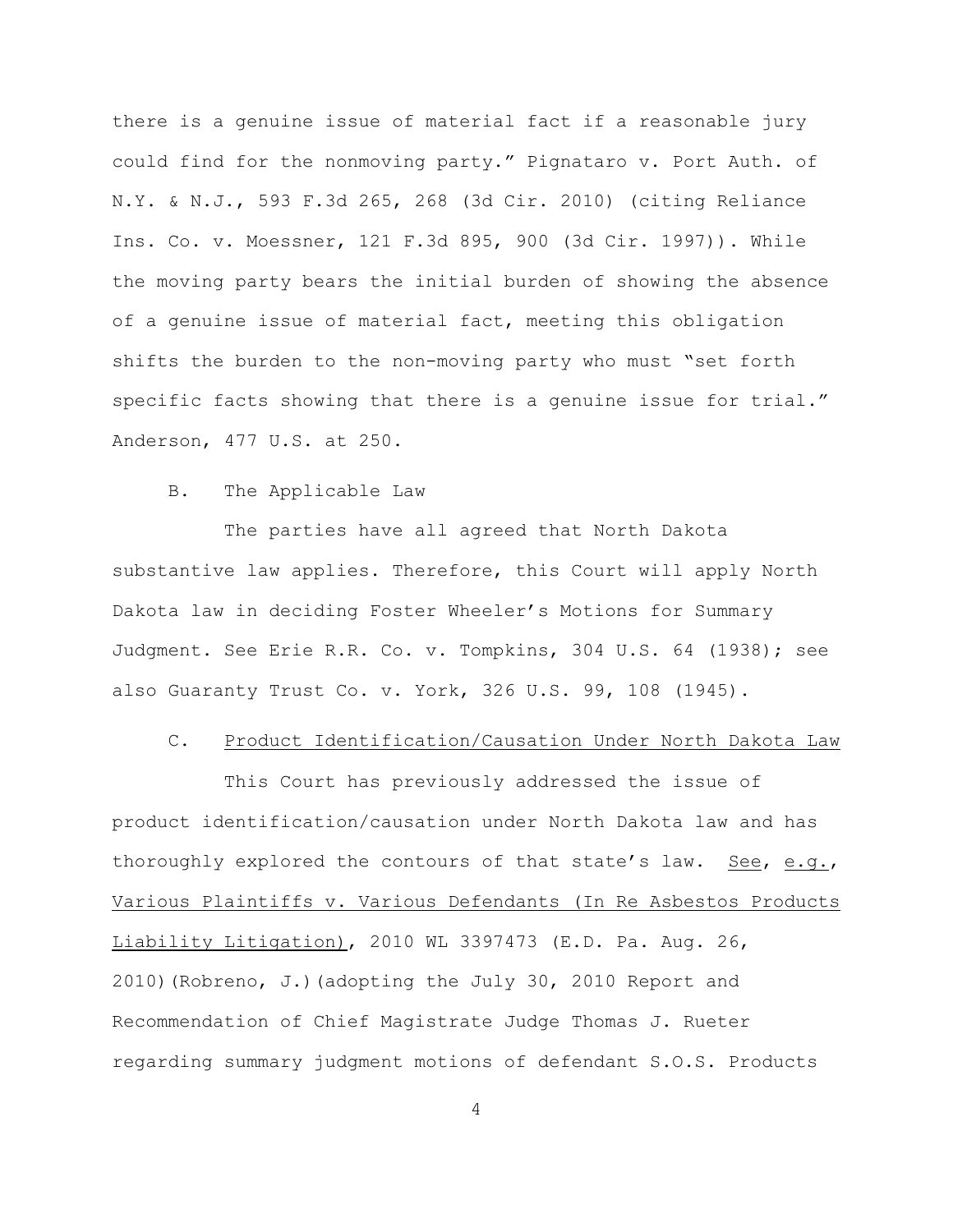Company, Inc., appearing at 2010 WL 3397472); Miller v. ACandS, Inc., 09-68111, 2011 WL 5505429 (E.D. Pa. June 23, 2011)(Robreno, J.). In Miller, the Court wrote:

> The Supreme Court of North Dakota has not addressed what evidence a Plaintiff must present in order to survive summary judgment in the asbestos context. Under North Dakota law, "a proximate cause is a cause which had a substantial part in bringing about the harm or injury either immediately or through happenings which follow one another." Andrews v. J.W. O'Hearn, 387 N.W.2d 716, 726 (N.D. 1986) (internal citations omitted). There must be a causal link between the defendant's conduct and the injury. Andrews, 387 N.W.2d at 727 (citing Mourn v. Maercklein, 201 N.W.2d 399, 402 (N.D. 1972)). "'Proximate cause [is]'that cause which, as a natural and continuous sequence, unbroken by any controlling intervening cause, produces the injury, and without which it would not have occurred.'" Andrews, 387 N.W.2d at 727 (quoting Johnson v. Minneapolis, St. P. & S.S.M. Ry. Co., 54 N.D. 351, 209 N.W. 786, 789 (N.D. 1926); Knorr v. K–Mart Corp., 300 N.W.2d 47 (N.D. 1980)).

> Magistrate Judge Karen K. Klein of the United States District Court for the District of North Dakota applied a liberal product identification standard in recommending that defendants' motions for summary judgment be denied in Adolph v. A.P.I., Inc. (D.N.D. 1991). Magistrate Judge Klein Concluded that coworker testimony or evidence that a plaintiff was employed by a company at the same time that the company was using defendant's asbestos-containing products could be sufficient to survive summary judgment and that a plaintiff need not specifically describe exposure to the defendant's products. Id. at 3. Magistrate Judge Klein also recognized that, even if the defendants were entitled to summary judgment as to product identification, since they had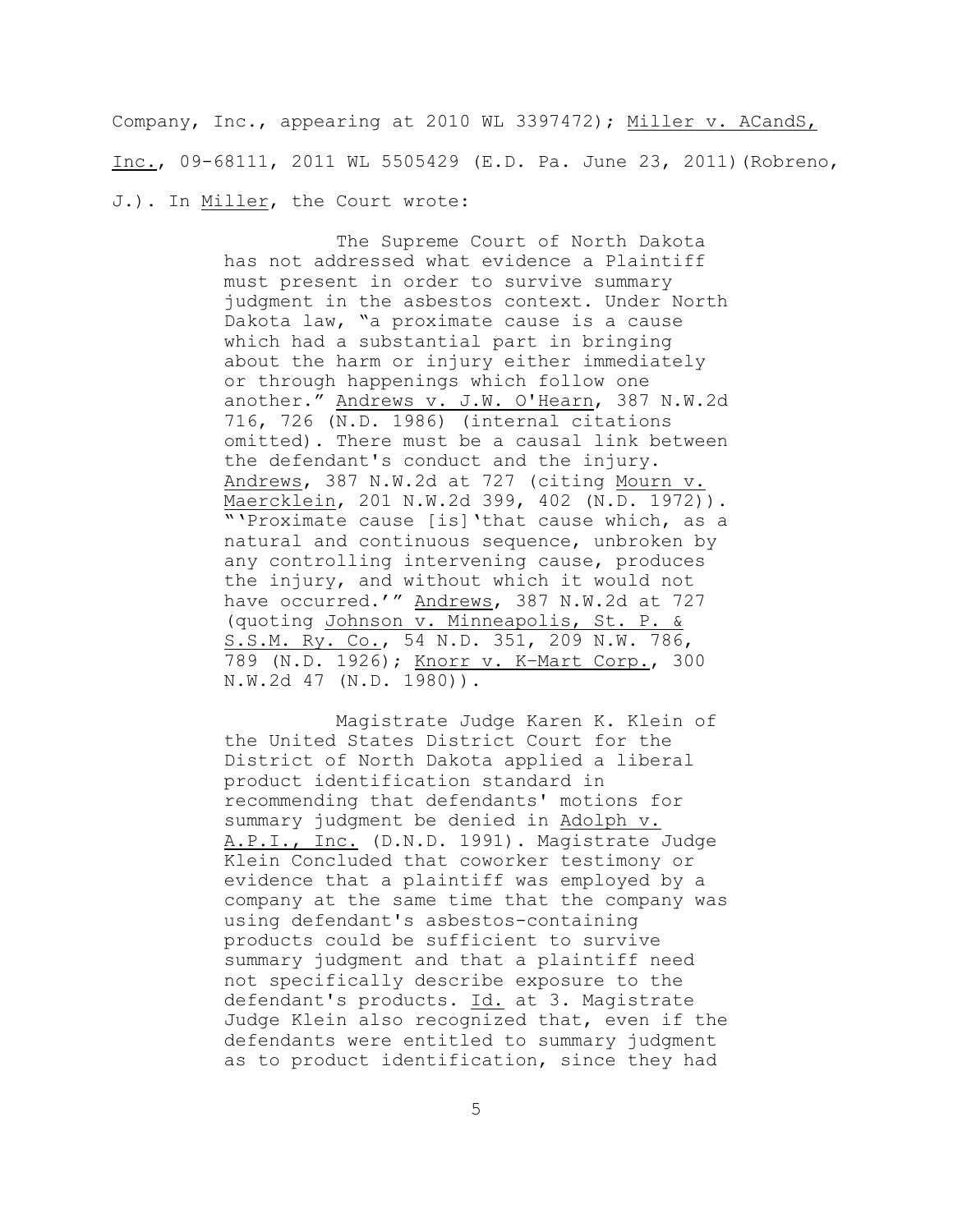not moved for summary judgment as to plaintiff's conspiracy claims, "no useful purpose would be served by the piecemeal granting of partial summary judgments on exposure when a defendant must nonetheless remain in the case because of the conspiracy claims." Id. at 4. Magistrate Judge Klein did not consider any of the evidence presented against the defendants and noted that "[t]he motions may be renewed as to particular plaintiffs at trial." Id.

In an unpublished opinion, the United States Court of Appeals for the Eighth Circuit addressed product identification and causation in the asbestos context. Bossert v. Keene Corp., 19 F.3d 1437, 1994 WL 108844 (8th Cir. 1994). The United States District Court for the District of North Dakota denied defendant MacArthur Corp.'s motion for judgment as a matter of law and MacArthur appealed this decision. Id. at \*1. The court noted that,

> [a] cause is proximate if it 'had a substantial part in bringing about the harm or injury either immediately or through happenings which follow one another.' Andrews, 387 N.W.2d at 727. North Dakota courts have not addressed the standard for proving causation in the specific context of an asbestos personal injury case, and MacArthur urges us to use the 'frequency, regularity, and proximity' test used in other states. See, e.g., Jackson v. Anchor Packing Co., 994 F.2d 1295, 1301–03 (8th Cir. 1993) (applying Arkansas law); Lohrmann v. Pittsburgh Corning Corp., 782 F.2d 1156, 1162–63 (4th Cir. 1986) (applying Maryland law).

Plaintiff's proof of exposure consisted of Mr. Bossert's testimony that he worked at the Amoco refinery for a total of approximately eight months and the testimony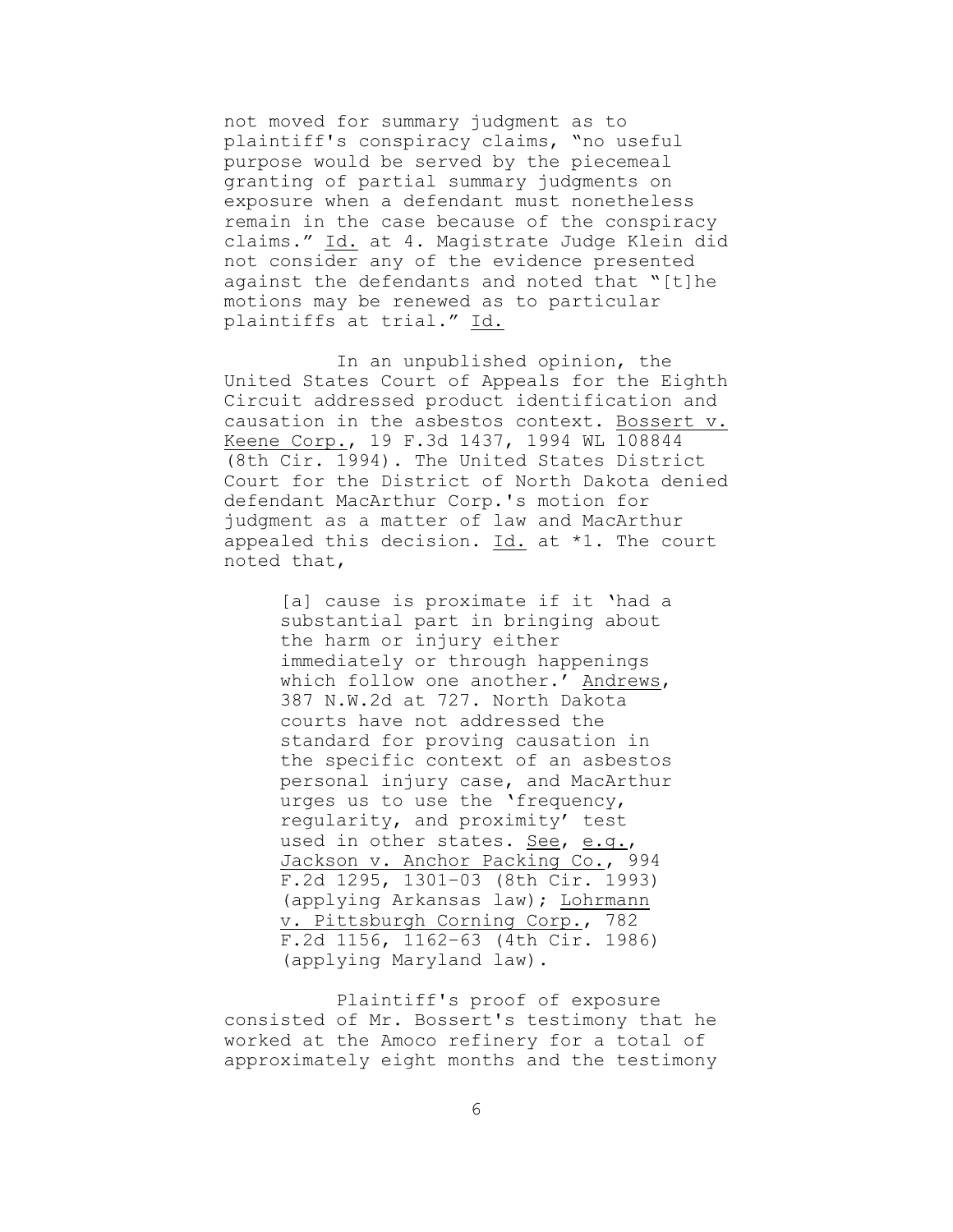of Robert Clooten, a former insulation tradesperson at the Amoco refinery who testified that about half of the cements installed in the Amoco refinery from 1954 until 1965 were manufactured by MacArthur and that about half of this pipe covering was still in place. 1994 WL 108844, at \*2. The court concluded that the plaintiff's proof of exposure was "entirely circumstantial" and that "[b]ecause Bossert failed to produce substantial evidence of exposure to MacArthur's products ... Bossert cannot satisfy any proximate cause standard." Id. at \*1–2. Accordingly, the court reversed the district court and granted MacArthur's motion for judgment as a matter of law. Id. at \*2.

The Bossert court granted defendant's motion for summary judgment based on evidence that the plaintiff worked a refinery and coworker testimony that the defendant's product was present at the refinery. In Adolf, Magistrate Judge Klein denied defendants' motions for summary judgment in this scenario, but relied on the fact that the defendants would not be dismissed from the cases even if the motions were granted and noted that the defendants would have the opportunity to renew these motions. This Court will not attempt to predict the law of North Dakota when the Supreme Court of North Dakota has not yet addressed product identification in the asbestos context. Rather, in keeping with the general products liability standard, Plaintiff must merely raise a genuine issue of material fact as to whether exposure to the Defendant's product proximately caused the Plaintiff's injury. Andrews, 337 N.W.2d at 727.

## Miller, 2011 WL 5505429 at \*1 n.1.

There have been no new decisions from any court of appeals in North Dakota since this Court's discussion of the North Dakota product identification standard in June of 2011.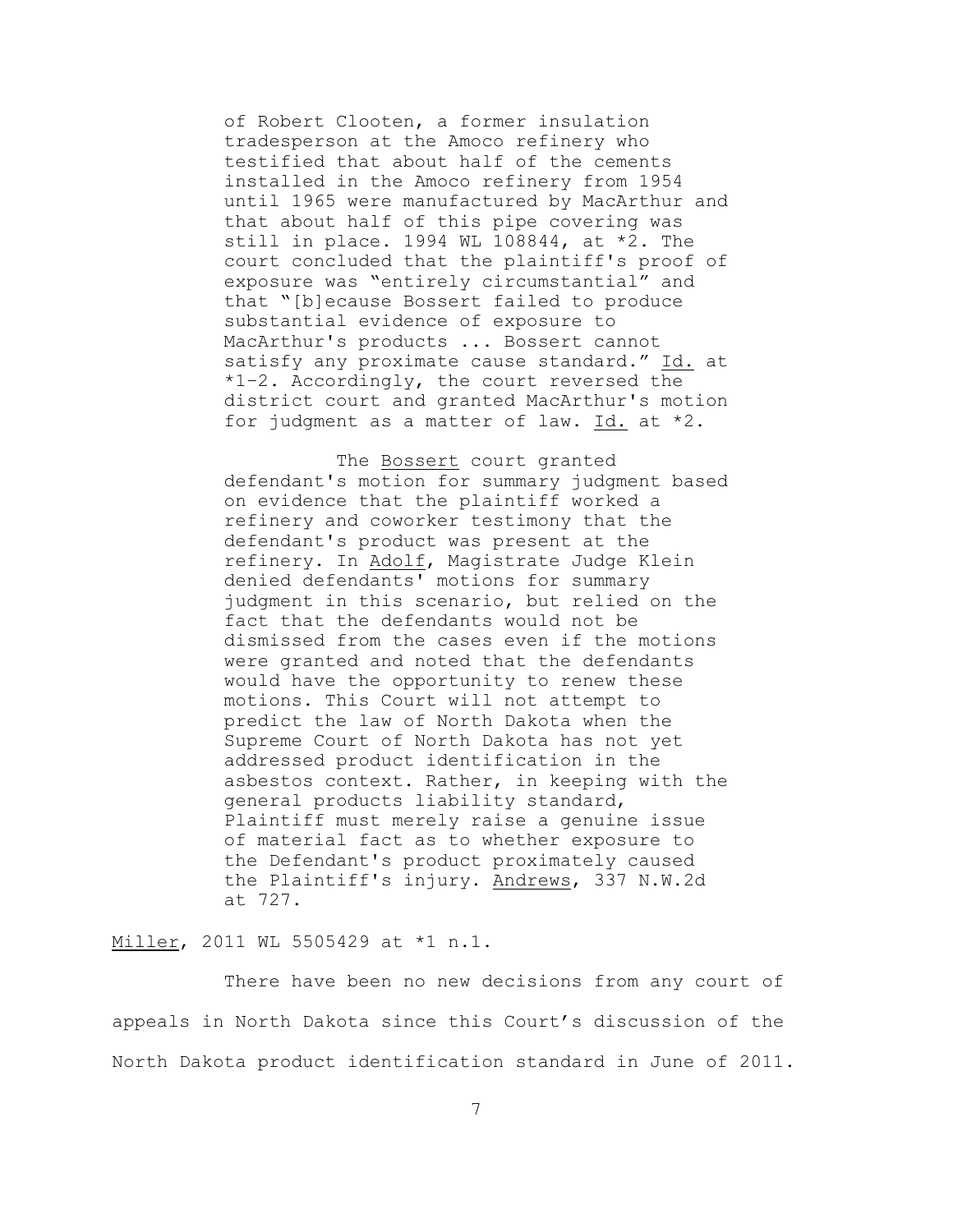## **III. DISCUSSION**

## **A. Defendant's Argument**

Foster Wheeler concedes that it built a 140-foot high Alkylation unit at the Amoco facility in 1957. It argues, however, that Plaintiffs in these cases have failed to identify sufficient evidence to support a finding of causation with respect to its work or its product(s) at the Amoco facility.

#### **B. Plaintiffs' Arguments**

Plaintiffs contend generally that they have identified sufficient product identification evidence under the standard that the court should apply. Plaintiffs acknowledge that any asbestos associated with the Alkylation unit was asbestos of a component part manufactured by a company other than Foster Wheeler (including, specifically, Johns-Manville). Plaintiffs cite to state trial court and federal district court cases to argue that a liberal application of the "substantial factor" test is warranted under the precedent of trial courts in North Dakota, and that circumstantial evidence is sufficient to survive summary judgment. Of particular note, Plaintiffs cite to Nogosek v. Asbestos Corp. of America, No. A2-87-173, 1989 WL 1635767 (D.N.D. 1989), quoting the following excerpt:

A) Circumstantial Evidence

When claiming wrongful death, a plaintiff must show that he or she has been exposed to petitioner's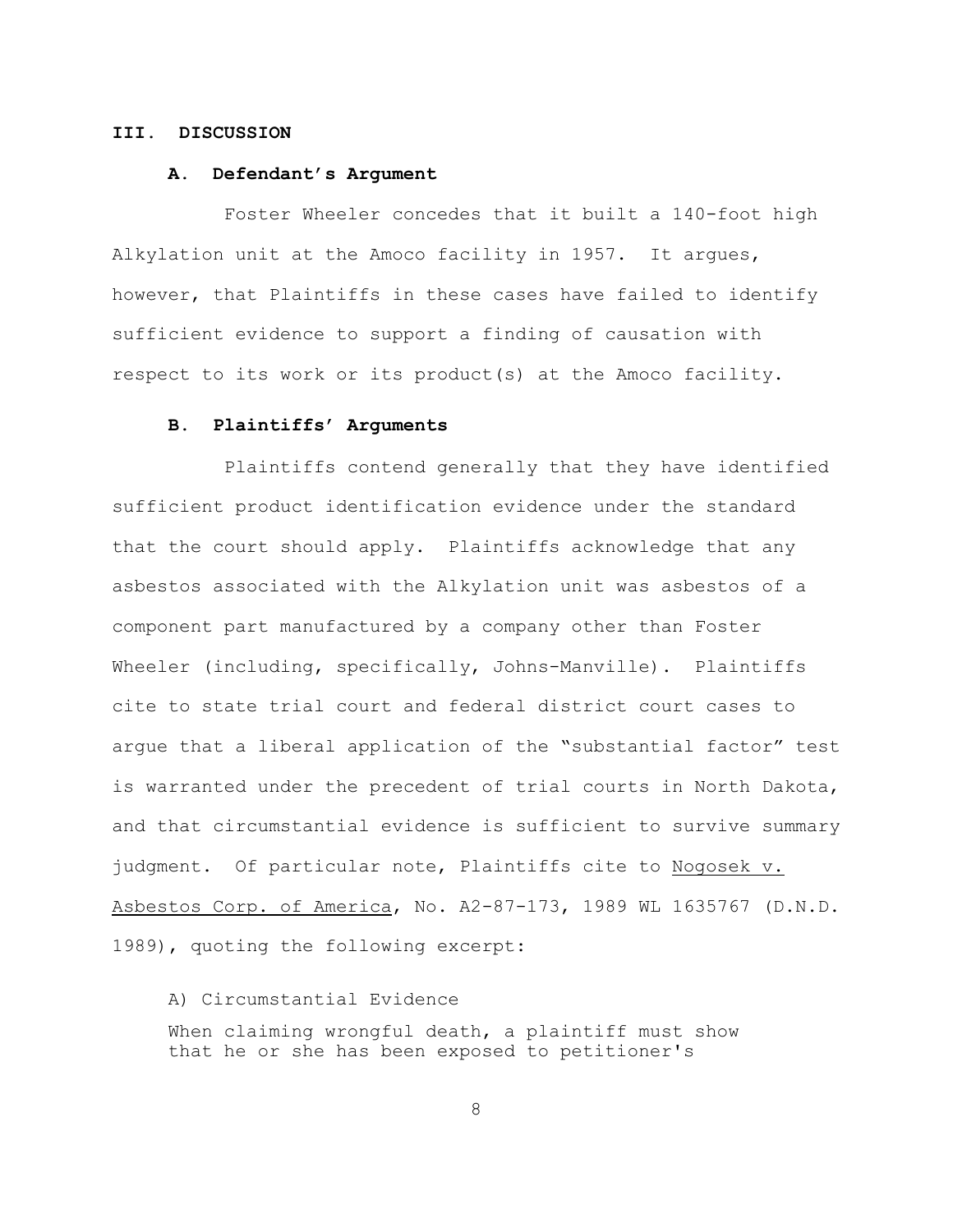asbestos products. Celotex Corp. v. Catrett, 477 U.S. 317, 319 (1986). When Clarence Nogosek was deposed, he failed to identify by name many of the defendants in this case. **The defendants, however, incorrectly assume that unless Mr. Nogosek was able to specifically describe exposure to a defendant's products, summary judgment is in order. This is not the case.**

Mild exposure to asbestos can be a factor in proving plaintiff's injury. See Rocco v. Johns–Manville Corp., 754 F.2d 110, 113 (3rd Cir. 1983). Evidence of exposure alone can allow an inference of injury. See Roehling v. Nations' Gypsum Co. Gold Bond Bldg. Products, 786 F.2d 1225, 1228 (4th Cir. 1986). Circumstantial evidence presented to the Court in this case allows a potential finding that Mr. Nogosek was exposed to defendants' products. Summary judgment is therefore inappropriate at this time.

1989 WL 1635767, at #1-2 (emphasis added). During oral argument, Plaintiffs asserted that Bossert and the decisions issued by this MDL Court in June of 2011 are distinguishable because of the short time period of alleged exposure experienced by the plaintiffs in those case as compared to the Decedents at hand.

In each of the nineteen (19) cases in which Plaintiffs have opposed Foster Wheeler's motion for summary judgment, Plaintiffs submit as part of their evidence the testimony of one or more of the following former workers at the Amoco facility, each of whom was deposed in the early stage of the litigation of the "Amoco Cases" now before the Court:

## (i) Robert E. Carufel (died of mesothelioma; deposed 1991)

Mr. Carufel testified that he was involved in the storage of asbestos insulation at the Amoco plant – including at the Alkylation Unit – and that this work resulted in exposure to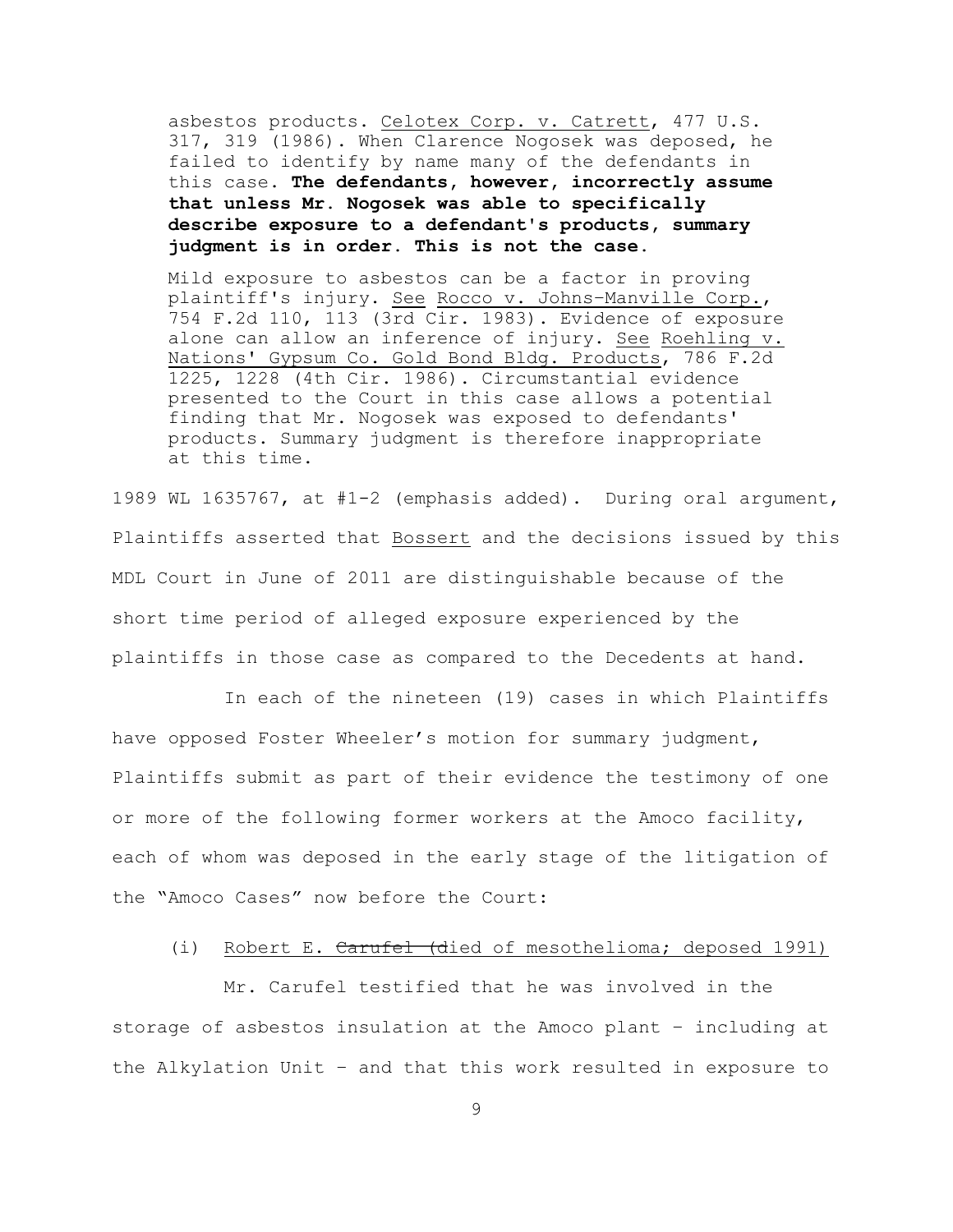asbestos, including but not limited to exposure resulting from physically tearing off asbestos and replacing it.

## (ii) Robert Clooten (at facility 1955-1983; deposed 1991)

Mr. Clooten, who worked as a craftsman in the pipefitting, welding, and insulation trades, testified that he was involved in dusty work associated with the use of pipecovering and insulating block at the facility from 1954 to 1983. He testified that Kaylo brand pipecovering was among the sources of asbestos exposure. He testified that about half of the asbestos pipecovering that was present during his work at the facility was still in place at the facility at the time of his deposition (1991).

## (iii) Gerald Assel (deposed 1996)

Mr. Assel testified that, during "shut-downs" of the facility, everyone would work doing everything that needed to be done to repair and maintain the plant and that, on "Energy Saturdays," everyone would work overtime repairing steam leaks and insulation throughout the plant.

## (iv) Lyle Berg (deposed 1996)

Mr. Berg testified that his work as a laborer, relief operator, and craftsman or laborer on maintenance "turn-arounds" took him to every part of the refinery. He testified about the system of "labor gangs" used to assist and clean up after every type of trade working at the facility. He testified that nearly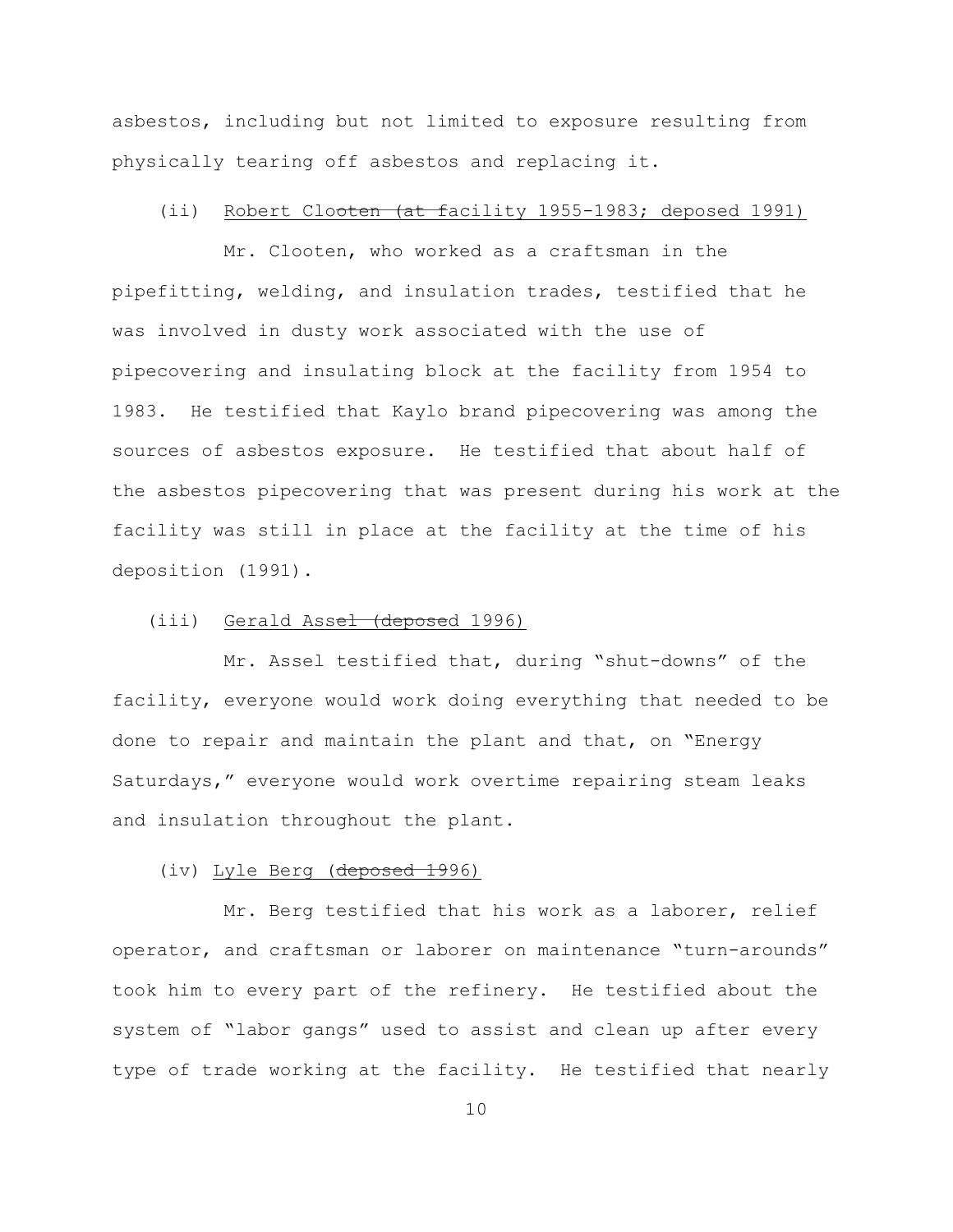every vessel and piece of equipment was covered with insulation.

In short, Plaintiffs rely upon the testimony of these former Amoco workers about their job duties and the general work processes in place at the refinery (e.g., the "labor gangs," nature and scope of work done during "shut-downs," "turn-arounds" and "Energy Saturdays," and the way in which this work was assigned) to provide circumstantial evidence from which Plaintiffs contend a jury could conclude that the Decedents were exposed to asbestos as a result of asbestos-containing products supplied to and installed in the facility by Foster Wheeler.

## **C. Analysis**

As a preliminary matter, the Court has considered Plaintiffs' arguments that the standard to be applied in assessing the sufficiency of their evidence pertaining to product identification and causation should be modified from that previously applied by this Court because (1) Nogosek indicates that circumstantial evidence of exposure to a given Defendant's product is sufficient to survive summary judgment and (2) the controlling case arguably suggesting otherwise (Bossert) is distinguishable by virtue of the comparatively short time period of alleged exposure therein. The Court rejects this argument and notes that there have been no new decisions from any appellate court in North Dakota since the time the Court first addressed this issue. Furthermore, the Court notes that Nogosek (1) was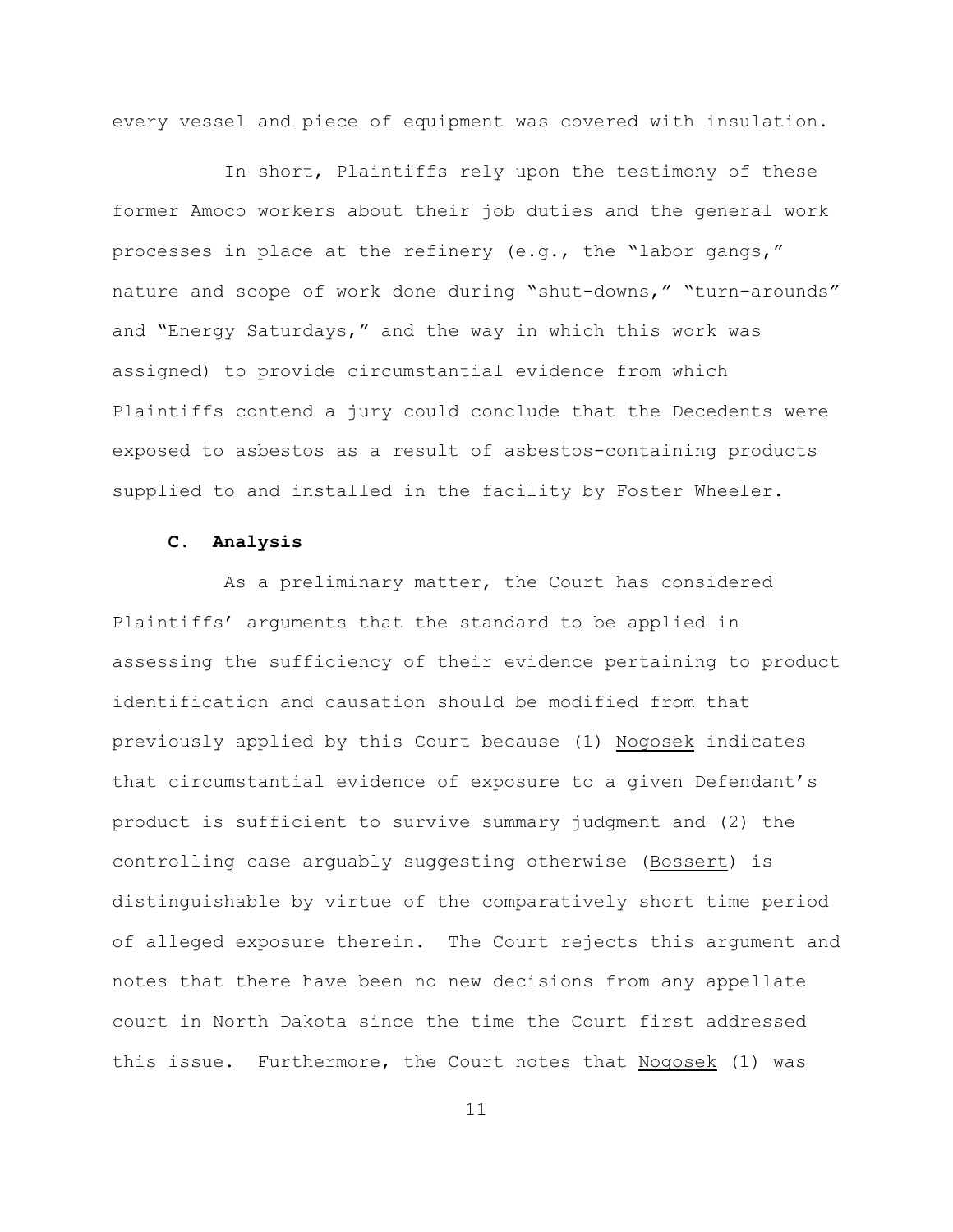decided several years prior to the Eight Circuit's opinion in Bossert, (2) made clear that some evidence of exposure to the defendant's product is necessary, and (3) denied defendants' motion where there was in fact direct evidence of exposure to the moving defendants' asbestos-containing products.<sup>2</sup> Having established that the standard to be applied remains the same as that previously set forth by this Court for cases brought under North Dakota law, the Court now turns to examine the sufficiency of Plaintiffs' evidence in each of the nineteen (19) cases presently before it.

A short summary of the evidence for each Decedent is as follows:

|  | Decedent Name | Summary of Evidence                                                                                                                                                      |  |
|--|---------------|--------------------------------------------------------------------------------------------------------------------------------------------------------------------------|--|
|  | Raymond Birst | No deposition testimony of Mr. Birst;                                                                                                                                    |  |
|  |               | Evidence that Mr. Birst worked at<br>facility 1955-1985;                                                                                                                 |  |
|  |               | Evidence that Foster Wheeler<br>constructed and supplied Alkylation<br>unit at facility in 1957 - which<br>contained asbestos component parts<br>manufactured by others; |  |

 $2^2$  The Nogosek court noted that, although the decedent (Mr. Nogosek) only recalled two manufacturers of asbestoscontaining products to which he was exposed, and was unable to identify by name the products of the moving defendants prior to his death, "[s]uppliers who sold asbestos containing products to Mr. Nogosek, however, have stated that products of [the moving defendants] and others were used by him as well." 1989 WL 1635767, at \*1.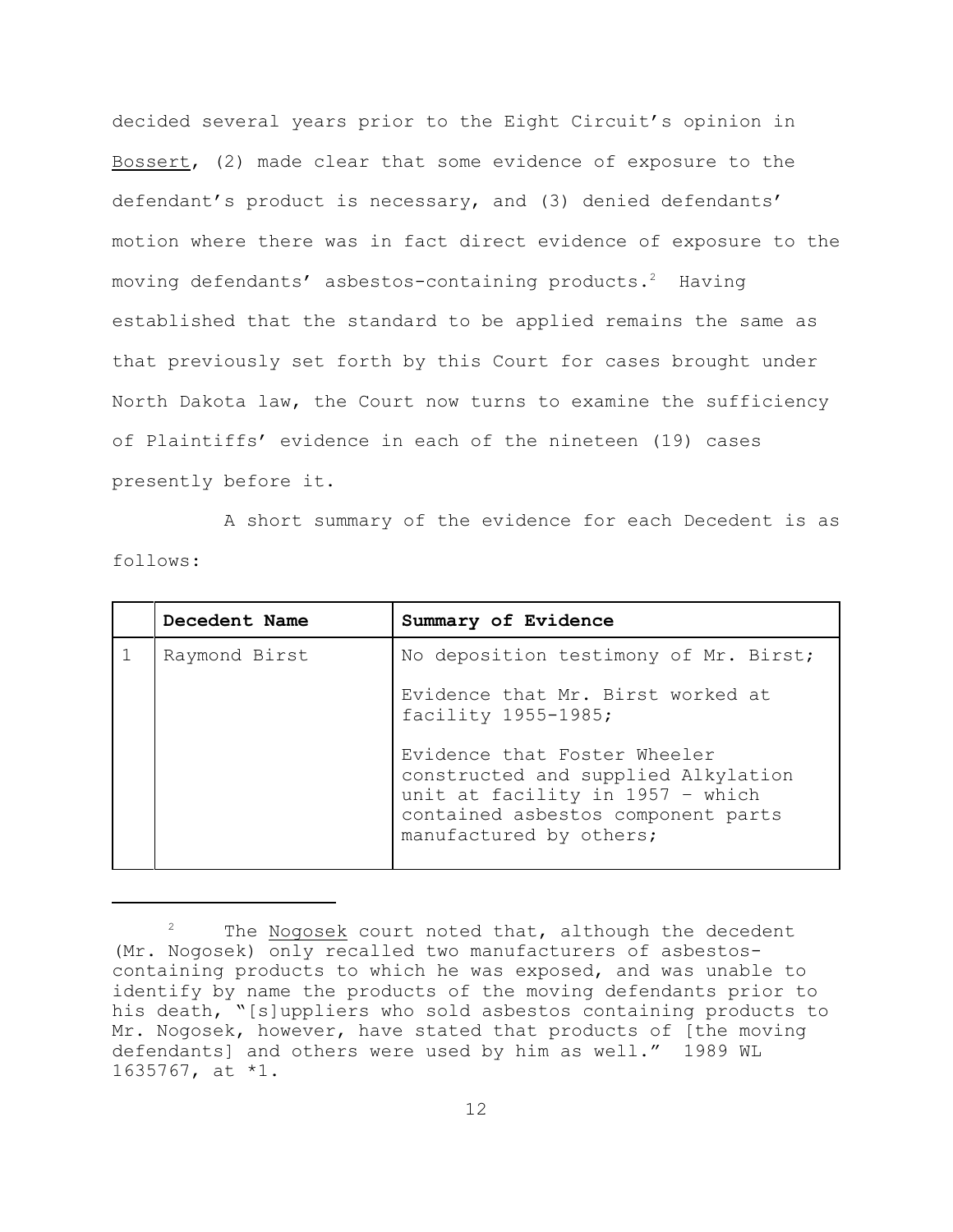|   |                  | No evidence that Mr. Birst worked in<br>Alkylation unit or otherwise around a<br>product of Foster Wheeler's                                                             |  |
|---|------------------|--------------------------------------------------------------------------------------------------------------------------------------------------------------------------|--|
| 2 | Clarence Fateley | No deposition testimony of Mr.<br>Fateley;                                                                                                                               |  |
|   |                  | Evidence that Mr. Fateley worked at<br>facility 1954-1984;                                                                                                               |  |
|   |                  | Evidence that Foster Wheeler<br>constructed and supplied Alkylation<br>unit at facility in 1957 - which<br>contained asbestos component parts<br>manufactured by others; |  |
|   |                  | No evidence that Mr. Fateley worked in<br>Alkylation unit or otherwise around a<br>product of Foster Wheeler's                                                           |  |
| 3 | Mike Hilzendeger | No deposition testimony of Mr.<br>Hilzendeger;                                                                                                                           |  |
|   |                  | Evidence that Mr. Hilzendeger worked<br>at facility 1953-1984;                                                                                                           |  |
|   |                  | Evidence that Foster Wheeler<br>constructed and supplied Alkylation<br>unit at facility in 1957 - which<br>contained asbestos component parts<br>manufactured by others; |  |
|   |                  | No evidence that Mr. Hilzendeger<br>worked in Alkylation unit or otherwise<br>around a product of Foster Wheeler's                                                       |  |
| 4 | Boyd Jaskoviak   | No deposition testimony of Mr.<br>Jaskoviak;                                                                                                                             |  |
|   |                  | Evidence that Mr. Jaskoviak worked at<br>facility 1954-1988;                                                                                                             |  |
|   |                  | Evidence that Foster Wheeler<br>constructed and supplied Alkylation<br>unit at facility in 1957 - which<br>contained asbestos component parts<br>manufactured by others; |  |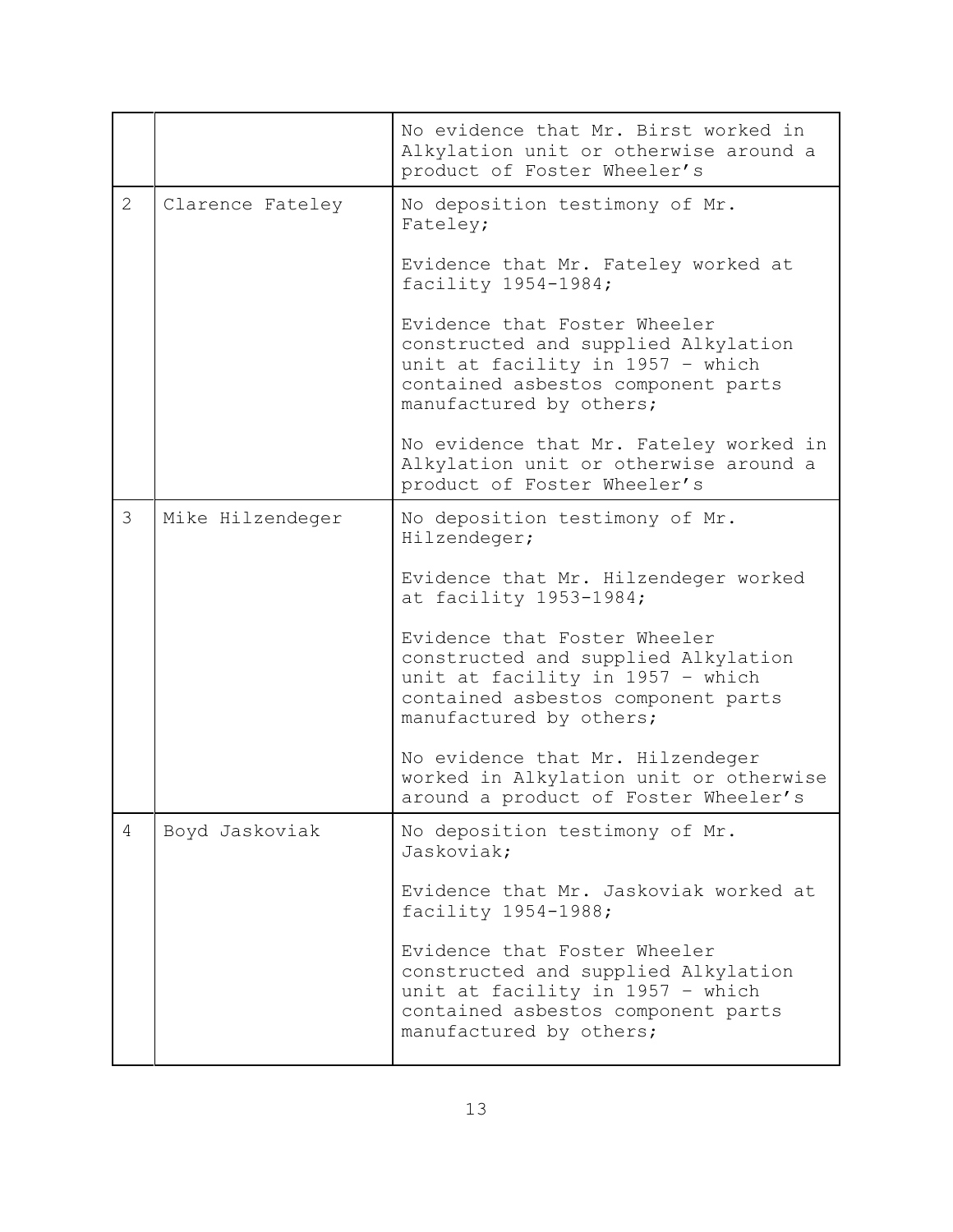|   |                     | No evidence that Mr. Jaskoviak worked<br>in Alkylation unit or otherwise around<br>a product of Foster Wheeler's                                                                   |  |
|---|---------------------|------------------------------------------------------------------------------------------------------------------------------------------------------------------------------------|--|
| 5 | Creighton Kettelson | No deposition testimony of Mr.<br>Kettelson;                                                                                                                                       |  |
|   |                     | Evidence that Mr. Kettelson worked at<br>facility 1954-1983;                                                                                                                       |  |
|   |                     | Evidence that Foster Wheeler<br>constructed and supplied Alkylation<br>unit at facility in 1957 - which<br>contained asbestos component parts<br>manufactured by others;           |  |
|   |                     | Deposition testimony of former Amoco<br>employee Leonard Ereth, who testified<br>that Mr. Kettleson may have worked in<br>Alkylation unit at one time, although<br>he was not sure |  |
| 6 | Joseph Leingang     | No deposition testimony of Mr.<br>Leingang;                                                                                                                                        |  |
|   |                     | Evidence that Mr. Leingang worked at<br>facility 1954-1986;                                                                                                                        |  |
|   |                     | Evidence that Foster Wheeler<br>constructed and supplied Alkylation<br>unit at facility in 1957 - which<br>contained asbestos component parts<br>manufactured by others;           |  |
|   |                     | No evidence that Mr. Leingang worked<br>in Alkylation unit or otherwise around<br>a product of Foster Wheeler's                                                                    |  |
| 7 | Richard Leingang    | Mr. Leingang was deposed as a co-<br>worker in another plaintiff's action<br>but did not testify that he was<br>exposed to asbestos attributable to<br>Foster Wheeler;             |  |
|   |                     | Evidence that Mr. Leingang worked at<br>facility 1955-1995;                                                                                                                        |  |
|   |                     | Evidence that Foster Wheeler                                                                                                                                                       |  |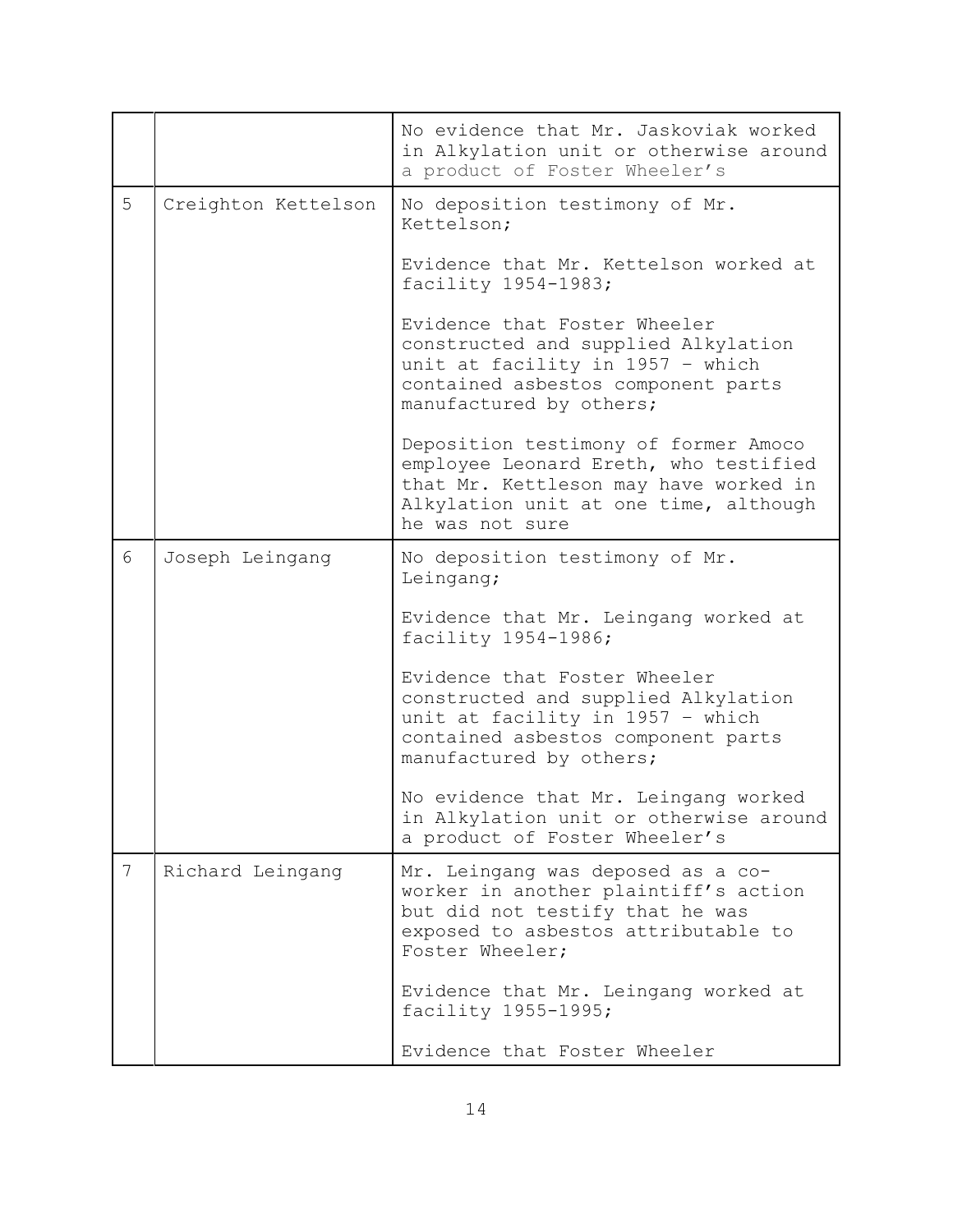|    |                   | constructed and supplied Alkylation<br>unit at facility in 1957 - which<br>contained asbestos component parts<br>manufactured by others;                                 |  |
|----|-------------------|--------------------------------------------------------------------------------------------------------------------------------------------------------------------------|--|
|    |                   | No evidence that Mr. Leingang worked<br>in Alkylation unit or otherwise around<br>a product of Foster Wheeler's                                                          |  |
| 8  | Lorraine McCulley | No deposition testimony of Mr.<br>McCulley;                                                                                                                              |  |
|    |                   | Evidence that Mr. McCulley worked at<br>facility 1956-1989;                                                                                                              |  |
|    |                   | Evidence that Foster Wheeler<br>constructed and supplied Alkylation<br>unit at facility in 1957 - which<br>contained asbestos component parts<br>manufactured by others; |  |
|    |                   | No evidence that Mr. McCulley worked<br>in Alkylation unit or otherwise around<br>a product of Foster Wheeler's                                                          |  |
| 9  | Alvie Nixon       | No deposition testimony of Mr. Nixon;                                                                                                                                    |  |
|    |                   | Evidence that Mr. Nixon worked at<br>facility 1954-1973;                                                                                                                 |  |
|    |                   | Evidence that Foster Wheeler<br>constructed and supplied Alkylation<br>unit at facility in 1957 - which<br>contained asbestos component parts<br>manufactured by others; |  |
|    |                   | No evidence that Mr. Nixon worked in<br>Alkylation unit or otherwise around a<br>product of Foster Wheeler's                                                             |  |
| 10 | Joseph Senger     | No deposition testimony of Mr. Senger;                                                                                                                                   |  |
|    |                   | Evidence that Mr. Senger worked at<br>facility 1954-1986;                                                                                                                |  |
|    |                   | Evidence that Foster Wheeler<br>constructed and supplied Alkylation<br>unit at facility in 1957 - which                                                                  |  |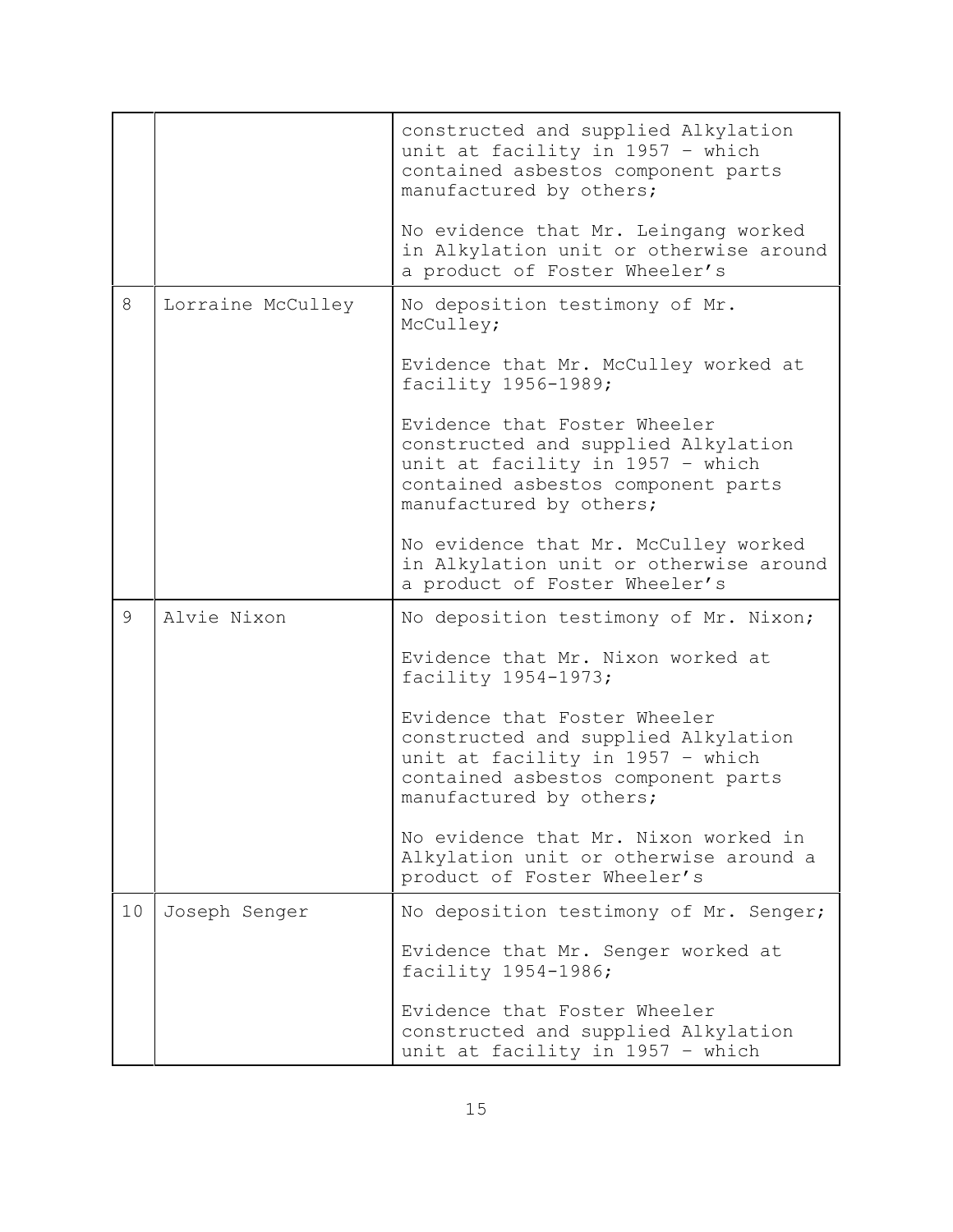|    |                | contained asbestos component parts<br>manufactured by others;                                                                                                            |  |
|----|----------------|--------------------------------------------------------------------------------------------------------------------------------------------------------------------------|--|
|    |                | No evidence that Mr. Senger worked in<br>Alkylation unit or otherwise around a<br>product of Foster Wheeler's                                                            |  |
| 11 | Daryl Sheldon  | No deposition testimony of Mr.<br>Sheldon;<br>Evidence that Mr. Sheldon worked at<br>facility 1955-1975;                                                                 |  |
|    |                | Evidence that Foster Wheeler<br>constructed and supplied Alkylation<br>unit at facility in 1957 - which<br>contained asbestos component parts<br>manufactured by others; |  |
|    |                | No evidence that Mr. Sheldon worked in<br>Alkylation unit or otherwise around a<br>product of Foster Wheeler's                                                           |  |
| 12 | Gerard Sheldon | No deposition testimony of Mr.<br>Sheldon;                                                                                                                               |  |
|    |                | Evidence that Mr. Sheldon worked at<br>facility 1955-1989;                                                                                                               |  |
|    |                | Evidence that Foster Wheeler<br>constructed and supplied Alkylation<br>unit at facility in 1957 - which<br>contained asbestos component parts<br>manufactured by others; |  |
|    |                | No evidence that Mr. Sheldon worked in<br>Alkylation unit or otherwise around a<br>product of Foster Wheeler's                                                           |  |
| 13 | Melvin Skager  | No deposition testimony of Mr. Skager;                                                                                                                                   |  |
|    |                | Evidence that Mr. Skager worked at<br>facility 1955-1978;                                                                                                                |  |
|    |                | Evidence that Foster Wheeler<br>constructed and supplied Alkylation<br>unit at facility in 1957 - which<br>contained asbestos component parts<br>manufactured by others; |  |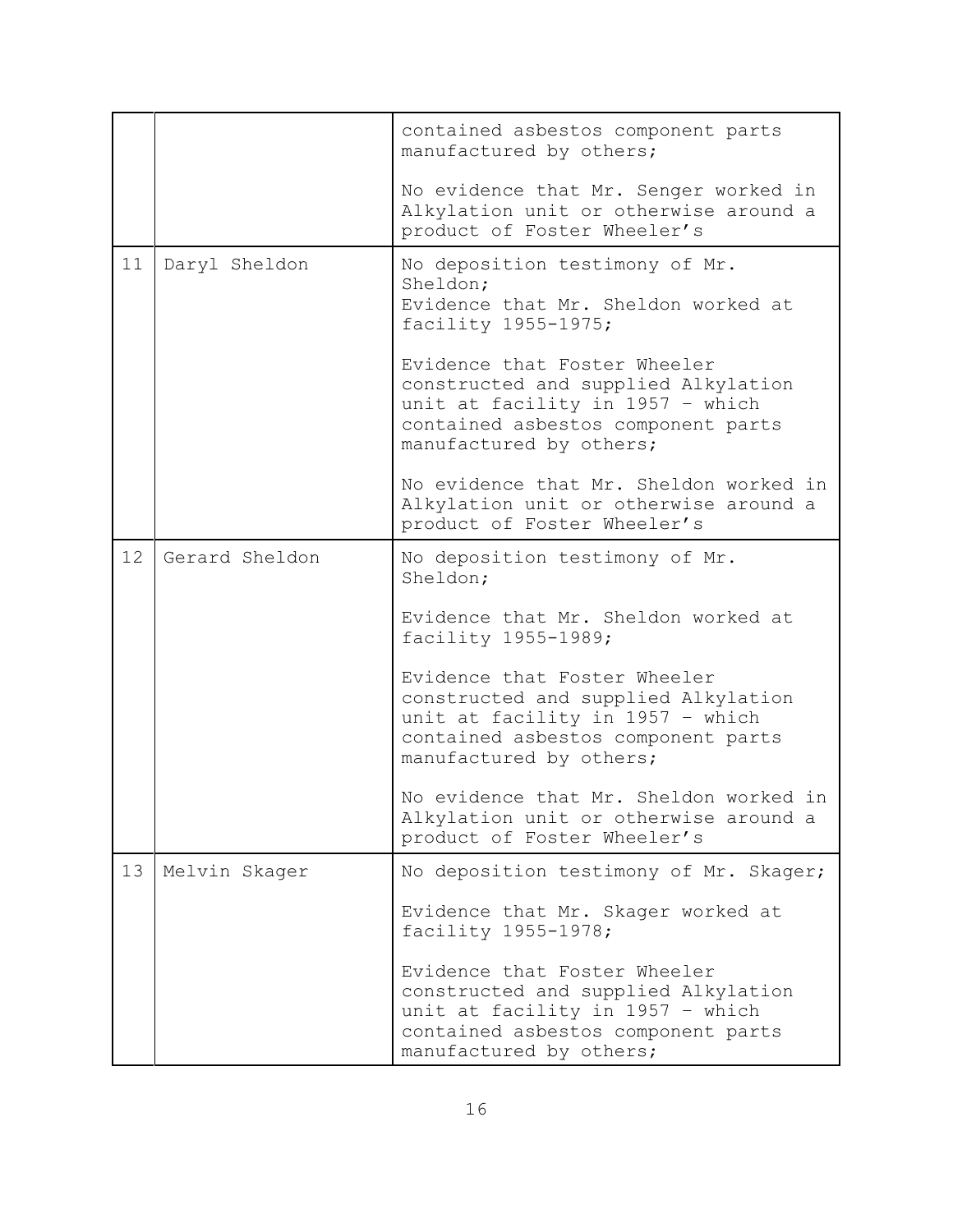|    |                | No evidence that Mr. Skager worked in<br>Alkylation unit or otherwise around a<br>product of Foster Wheeler's                                                                                                                                                                                                                                                                                                                                                                                                                                                             |
|----|----------------|---------------------------------------------------------------------------------------------------------------------------------------------------------------------------------------------------------------------------------------------------------------------------------------------------------------------------------------------------------------------------------------------------------------------------------------------------------------------------------------------------------------------------------------------------------------------------|
| 14 | Larry Sullivan | No deposition testimony of Mr.<br>Sullivan;                                                                                                                                                                                                                                                                                                                                                                                                                                                                                                                               |
|    |                | Evidence that Mr. Sullivan worked at<br>facility 1954-1989;                                                                                                                                                                                                                                                                                                                                                                                                                                                                                                               |
|    |                | Evidence that Foster Wheeler<br>constructed and supplied Alkylation<br>unit at facility in 1957 - which<br>contained asbestos component parts<br>manufactured by others;                                                                                                                                                                                                                                                                                                                                                                                                  |
|    |                | No evidence that Mr. Sullivan worked<br>in Alkylation unit or otherwise around<br>a product of Foster Wheeler's                                                                                                                                                                                                                                                                                                                                                                                                                                                           |
| 15 | Wallace Toepke | Mr. Toepke was deposed; he testified<br>that he didn't specifically recall<br>Foster Wheeler but he thought perhaps<br>the company supplied clothing or<br>gloves; Defendant Foster Wheeler<br>contends that Mr. Toepke specifically<br>testified that he never worked in the<br>Alkylation unit, but Defendant failed<br>to attach the page of the deposition<br>transcript where it is claimed that he<br>testified to this (p. 77)<br>Evidence that Mr. Toepke worked at<br>facility 1954-1985;<br>Evidence that Foster Wheeler<br>constructed and supplied Alkylation |
|    |                | unit at facility in 1957 - which<br>contained asbestos component parts<br>manufactured by others;<br>No evidence that Mr. Toepke worked in<br>Alkylation unit or otherwise around a                                                                                                                                                                                                                                                                                                                                                                                       |
|    |                | product of Foster Wheeler's                                                                                                                                                                                                                                                                                                                                                                                                                                                                                                                                               |
| 16 | William Woods  | No deposition testimony of Mr. Woods;                                                                                                                                                                                                                                                                                                                                                                                                                                                                                                                                     |
|    |                | Plaintiffs contend that Mr. Woods                                                                                                                                                                                                                                                                                                                                                                                                                                                                                                                                         |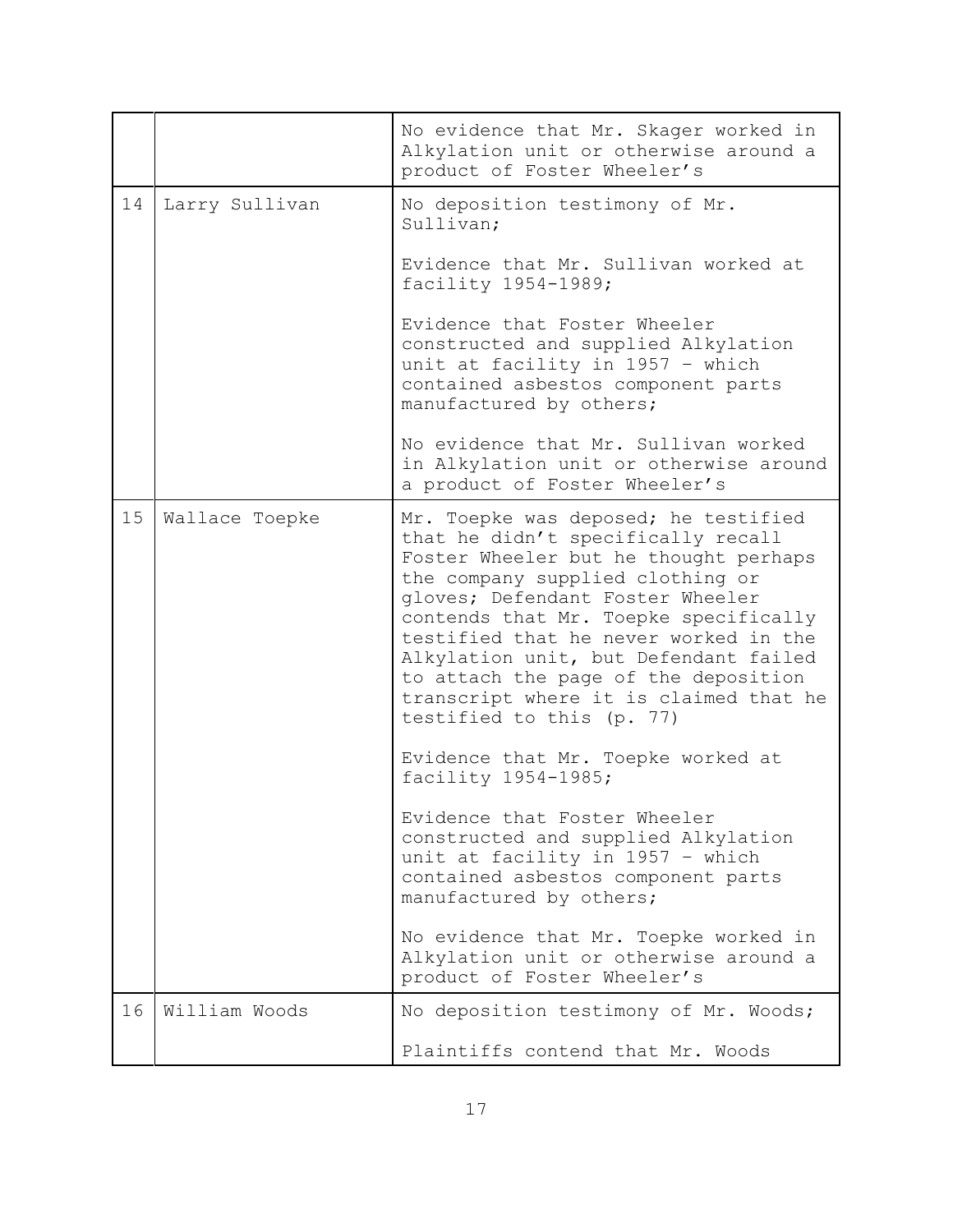|    |                   | worked for a time as a lab technician;<br>Deposition testimony of co-worker Lyle<br>Berg indicates lab technicians would<br>have been exposed to asbestos inside<br>and outside of the lab and would work<br>in "all parts of the refinery" with<br>"all trades"                                  |
|----|-------------------|---------------------------------------------------------------------------------------------------------------------------------------------------------------------------------------------------------------------------------------------------------------------------------------------------|
|    |                   | Defendant Foster Wheeler contends that<br>Mr. Woods's daughter (Sharon Schwahn)<br>specifically testified that he did not<br>work in the Alkylation unit, but<br>Defendant failed to attach the page of<br>the deposition transcript where it is<br>claimed that she testified to this (p.<br>43) |
|    |                   | Evidence that Mr. Woods worked at<br>facility 1954-1987;                                                                                                                                                                                                                                          |
|    |                   | Evidence that Foster Wheeler<br>constructed and supplied Alkylation<br>unit at facility in 1957 - which<br>contained asbestos component parts<br>manufactured by others;                                                                                                                          |
|    |                   | No evidence that Mr. Woods was exposed<br>to asbestos from a product of Foster<br>Wheeler's                                                                                                                                                                                                       |
| 17 | Richard Zachmeier | Mr. Zachmeier was deposed in 1993 in<br>connection with another person's<br>lawsuit but did not testify that he<br>was exposed to asbestos attributable<br>to Foster Wheeler                                                                                                                      |
|    |                   | Evidence that Mr. Zachmeier worked at<br>facility 1955-1981;                                                                                                                                                                                                                                      |
|    |                   | Co-worker deposition testimony<br>suggests that Mr. Zachmeier worked all<br>over facility                                                                                                                                                                                                         |
|    |                   | Evidence that Foster Wheeler<br>constructed and supplied Alkylation<br>unit at facility in 1957 - which<br>contained asbestos component parts<br>manufactured by others;                                                                                                                          |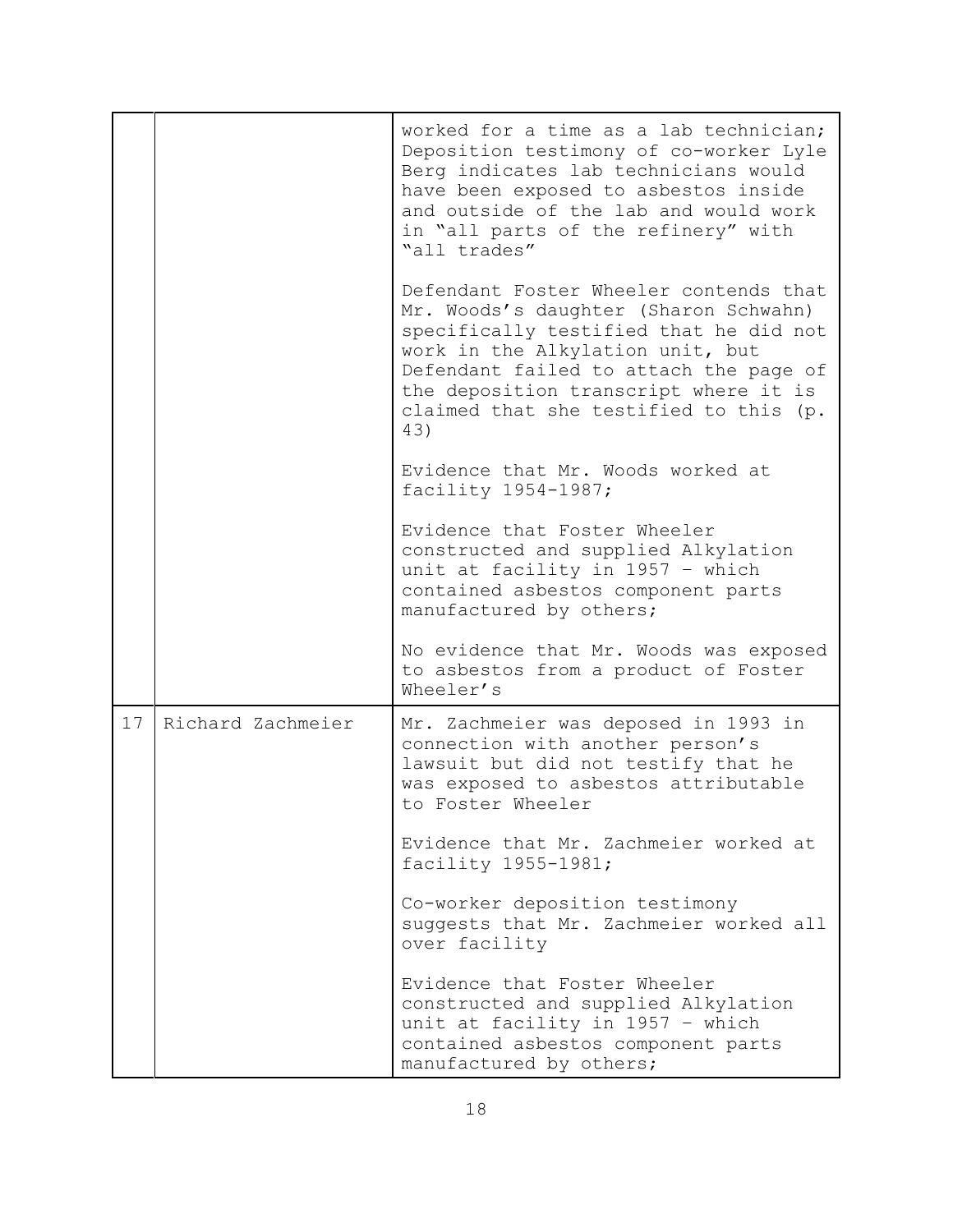|    |                   | No evidence that Mr. Zachmeier was<br>exposed to asbestos from a product of<br>Foster Wheeler's                                                                                                   |  |
|----|-------------------|---------------------------------------------------------------------------------------------------------------------------------------------------------------------------------------------------|--|
| 18 | William Zachmeier | No deposition testimony of Mr.<br>Zachmeier;                                                                                                                                                      |  |
|    |                   | Evidence that Mr. Zachmeier worked at<br>facility 1955-1990;                                                                                                                                      |  |
|    |                   | Co-worker deposition testimony<br>suggests that Mr. Zachmeier worked all<br>over facility                                                                                                         |  |
|    |                   | Evidence that Foster Wheeler<br>constructed and supplied Alkylation<br>unit at facility in 1957 - which<br>contained asbestos component parts<br>manufactured by others;                          |  |
|    |                   | No evidence that Mr. Zachmeier was<br>exposed to asbestos from a product of<br>Foster Wheeler's                                                                                                   |  |
| 19 | James Zoller      | Mr. Zoller was deposed; he testified<br>that he did not know what type of<br>product (s) Foster Wheeler manufactured<br>and that he did not recall working<br>around any Foster Wheeler employees |  |
|    |                   | Evidence that Mr. Zoller worked at<br>facility 1955-1972;                                                                                                                                         |  |
|    |                   | Co-worker deposition testimony<br>suggests that Mr. Zoller worked all<br>over facility                                                                                                            |  |
|    |                   | Evidence that Foster Wheeler<br>constructed and supplied Alkylation<br>unit at facility in 1957 - which<br>contained asbestos component parts<br>manufactured by others;                          |  |
|    |                   | No evidence that Mr. Zoller was<br>exposed to asbestos from a product of<br>Foster Wheeler's                                                                                                      |  |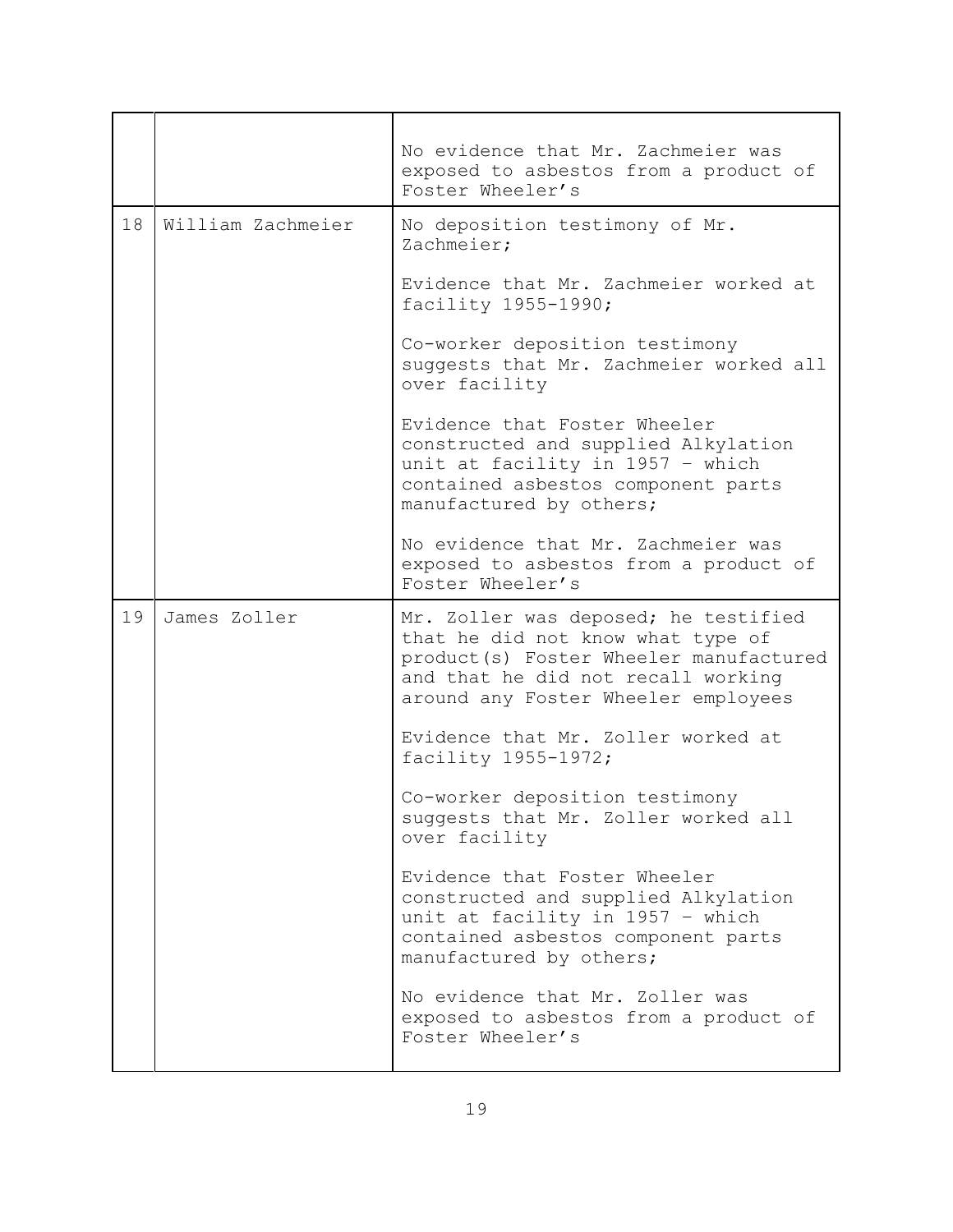Although there is evidence that each of the Decedents in these cases worked at the Amoco facility, there is no evidence that any Decedent was exposed to asbestos from a product of Defendant Foster Wheeler's or as a result of work that was performed by Foster Wheeler in constructing the Alkylation unit. Although there is testimony that a few of the Decedents worked "all over the facility," there is no evidence that this work resulted in any one Decedent's exposure to asbestos. Plaintiffs suggest that the testimony of former Amoco workers Mr. Carufel, Mr. Clooten, Mr. Assel, and/or Mr. Berg can be used as a basis for inferring that the Decedents were exposed to asbestos supplied by Foster Wheeler despite the fact that this testimony does not identify any particular Decedent as having had such exposure. The Court notes that this evidence lacks the quality and specificity required to show that a defendant's product (or conduct) was a substantial part of the causation of a Decedent's illness and concludes that any such inference of causation by a jury would be based on speculation. See Bossert, 1994 WL 108844, at \*2. Plaintiffs have failed to carry their burden of pointing to evidence sufficient to support a finding of causation. Accordingly, summary judgment in favor of Defendant must be granted. See Miller, 2011 WL 5505429, at \*1 n.1 (citing Andrews, 337 N.W.2d at 726-27 and Bossert, 1994 WL 108844, at \*1-2).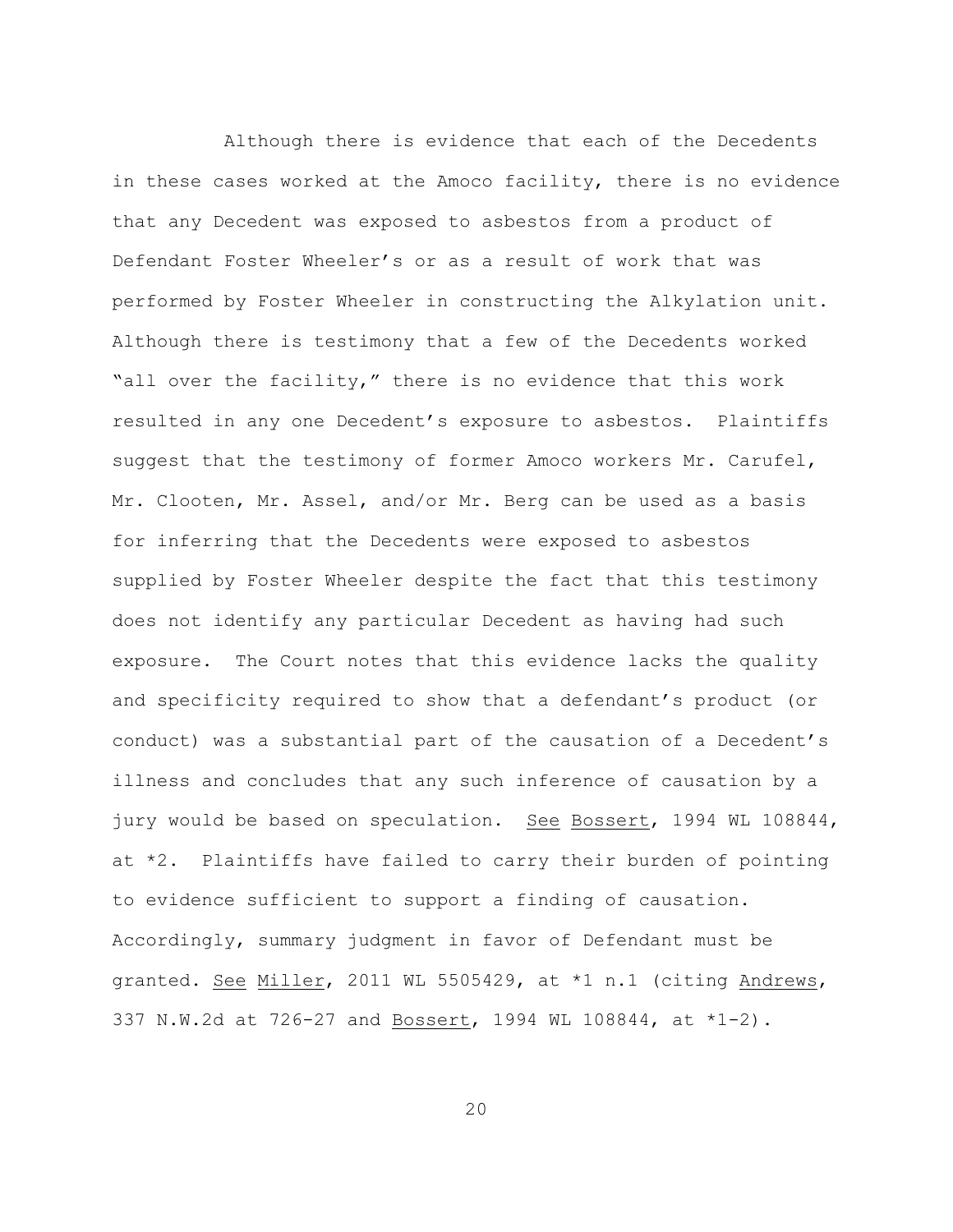## **IV. Conclusion**

Summary judgment in favor of Defendant Foster Wheeler is warranted in each of the nineteen (19) cases in which Plaintiffs opposed Foster Wheeler's motion (see Exhibit A, attached hereto) because there is no evidence that any Decedent was exposed to asbestos from a product of – or as a result of work performed by – Foster Wheeler. Accordingly, Defendant's motion in each case is granted.